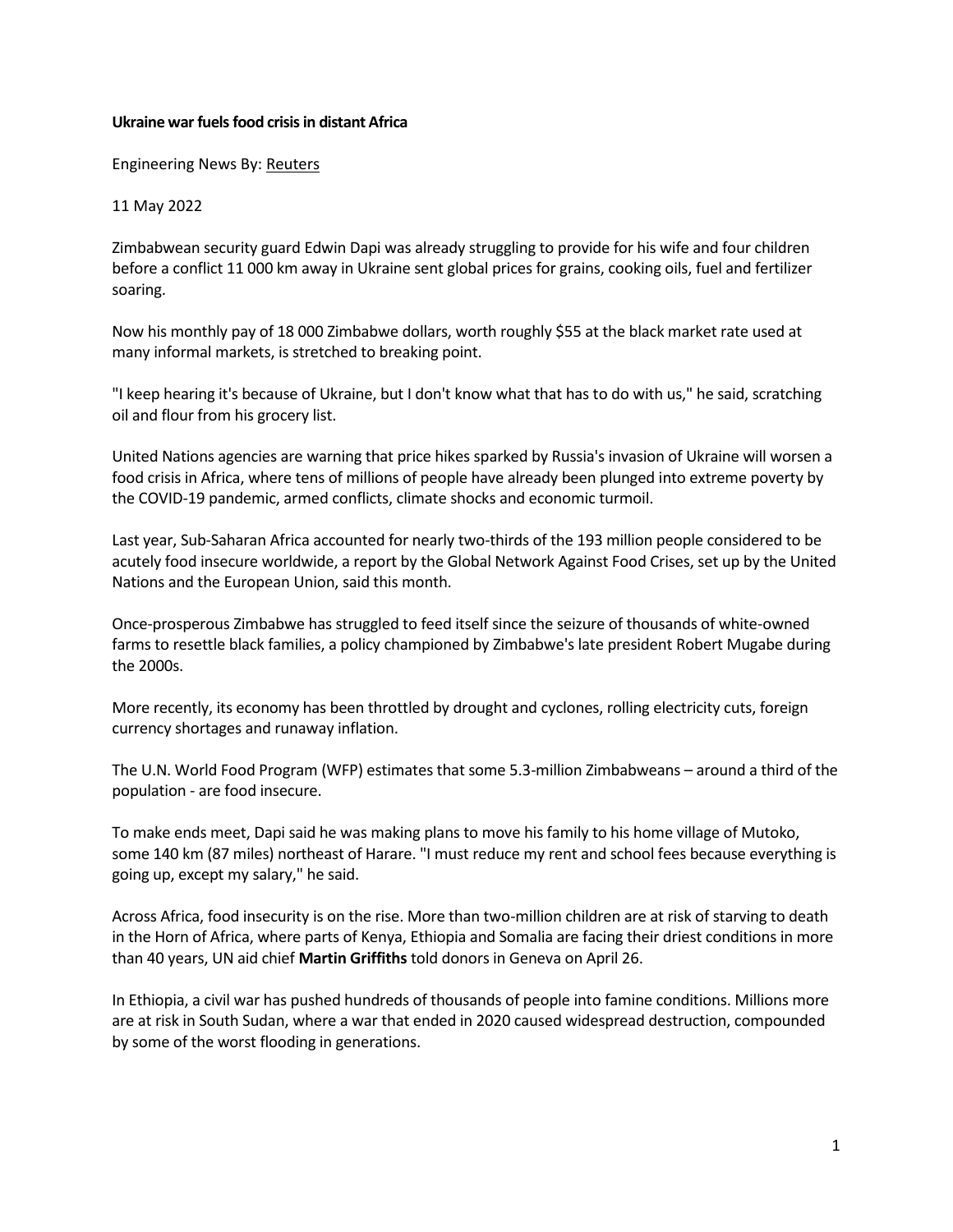West [Africa](https://www.engineeringnews.co.za/topic/africa) is facing its worst food crisis on record, driven by Islamist insurgencies that have forced millions of people off their land in Burkina Faso, Mali, Niger and Nigeria. The region has also seen worsening floods and droughts linked to global warming.

The conflict in Ukraine is making a dire situation even worse.

The war has disrupted shipping in the Black Sea, a major artery for grains and other commodities, throttling exports from Russia and Ukraine to markets including [Africa.](https://www.engineeringnews.co.za/topic/africa) Ukraine has said the area sown with grains could fall by around a fifth this year because of the war.

Abebe Haile-Gabriel, assistant director-general of the UN Food and Agriculture Organization (FAO) and its representative for [Africa,](https://www.engineeringnews.co.za/topic/africa) said nearly half of the continent's 54 countries rely on Russia and Ukraine for wheat imports. Russia is also a major supplier of fertilizer to at least 11 countries.

"This Ukraine war's impact is overlapping with a crisis that has already been unfolding in some African countries," Abebe told Reuters. "We have a very grim outlook going forward."

## **'DOUBLE JEOPARDY'**

Even before the conflict in Ukraine, food inflation was pushing many African families to the brink. Global food commodity prices climbed over 23% last year, the fastest pace in more than a decade, according to the FAO.

Many of the most vulnerable depend on handouts from the WFP, which buys half the wheat it distributes around the world from Ukraine. Rising food and fuel prices have increased its monthly operating costs by \$71-million – a 50% rise - since 2019, said Tomson Phiri, a global spokesperson.

"WFP faces a double jeopardy: our costs are going up as the numbers of hungry rise," he told Reuters.

Prior to the Ukraine war, the WFP faced a funding shortfall that forced it to cut rations in 17 African countries - including Zimbabwe, Chad, South Sudan and Ethiopia – and the gap has widened as donors turn their attention to the conflict in Europe, Phiri said.

Experts say the impact of grains shortages could be particularly harsh in North [Africa,](https://www.engineeringnews.co.za/topic/africa) where countries like Egypt import up to 80% of their wheat from Russia and Ukraine.

But even African countries that import little from them are being hurt by higher world prices for key commodities.

Kenya, East [Africa'](https://www.engineeringnews.co.za/topic/africa)s biggest economy, was shielded from early impacts because millers there had turned to other suppliers after Russia increased taxes on its wheat exports last year, said Kennedy Nyaga, chairman of the United Grain Millers Association.

Kenya has sufficient wheat reserves to last until September but has already run out of reserves of maize its staple - due to the drought, Nyaga said.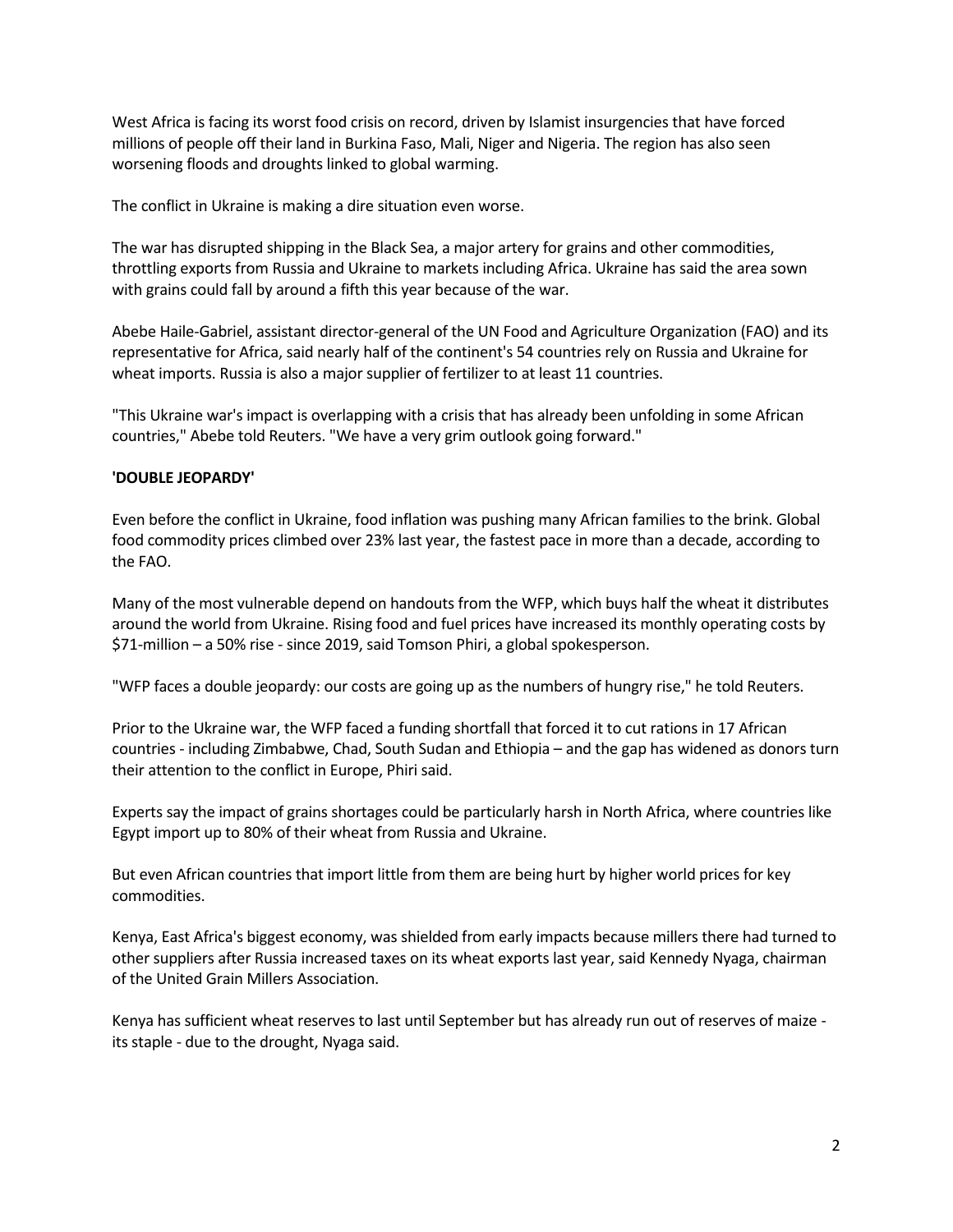The association is pressing the government to allow millers to import 360 000 tons of maize duty free, saying prices leapt from around 2 800 shillings (\$24.17) per 90 kg bag to 4 500 shillings since December. Kenya's Ministry of Agriculture did not respond to requests for comment. Finance minister Ukur Yatani said on May 5 he was yet to receive a request from the millers for duty free imports.

## **STRUGGLING FOR BASICS**

In Zimbabwe, households are already feeling the pain. About half its 15 million people survive on less than \$1.90 per day, according to the Zimbabwe National Statistics Agency.

Households' struggles to afford food were compounded when the Grain Millers Association of Zimbabwe hiked prices for wheat flour and the staple maize meal by about 15% in March, citing surging global prices linked to the Ukraine war.

The FAO says that Zimbabwe imports the bulk of its wheat from the Black Sea and Baltic regions, with Russia and Ukraine accounting for nearly one-fifth of imports last year.

Information Minister Monica Mutsvangwa said in March the government had purchased sufficient maize and wheat stocks from local farmers in the 2021/22 agricultural year to cushion the poor against any food shortages this year.

But the millers association imposed even bigger price increases in April of 31% for wheat flour and 52% for maize meal.

The group says it is seeking alternative suppliers for at least 155 000 tonnes of imports needed until the next harvest in October.

As fuel prices rose and the currency rapidly devalued, Zimbabwe's annual inflation jumped to 96% in April, up from 61% in January.

And with fertilizer prices soaring due to the disruption of exports from Russia, many farmers in Zimbabwe are struggling to afford it just as dry weather is affecting crop yields in parts of the country.

Fertilizer prices are up 30% over the past year, according to the Zimbabwe Farmers Union.

"If fertilizer prices remain at their record high levels, it will also dim crop yield prospects for the 2022/23 agricultural year," WFP's Zimbabwe spokesperson Maria Gallar Sanchez said.

Officials at Zimbabwe's information, agriculture and trade ministries did not respond to requests for comment.

Fertilizer firm Omnia Holdings, which operates in many African countries, said prices of potash, ammonia, urea and other key soil nutrients have gone up by 200% to 400% since January 2021.

Small-scale farmers, who account for more than 70% of fertilizer consumption in the region, have been hardest hit, Omnia CE Seelan Gobalsamy told Reuters.